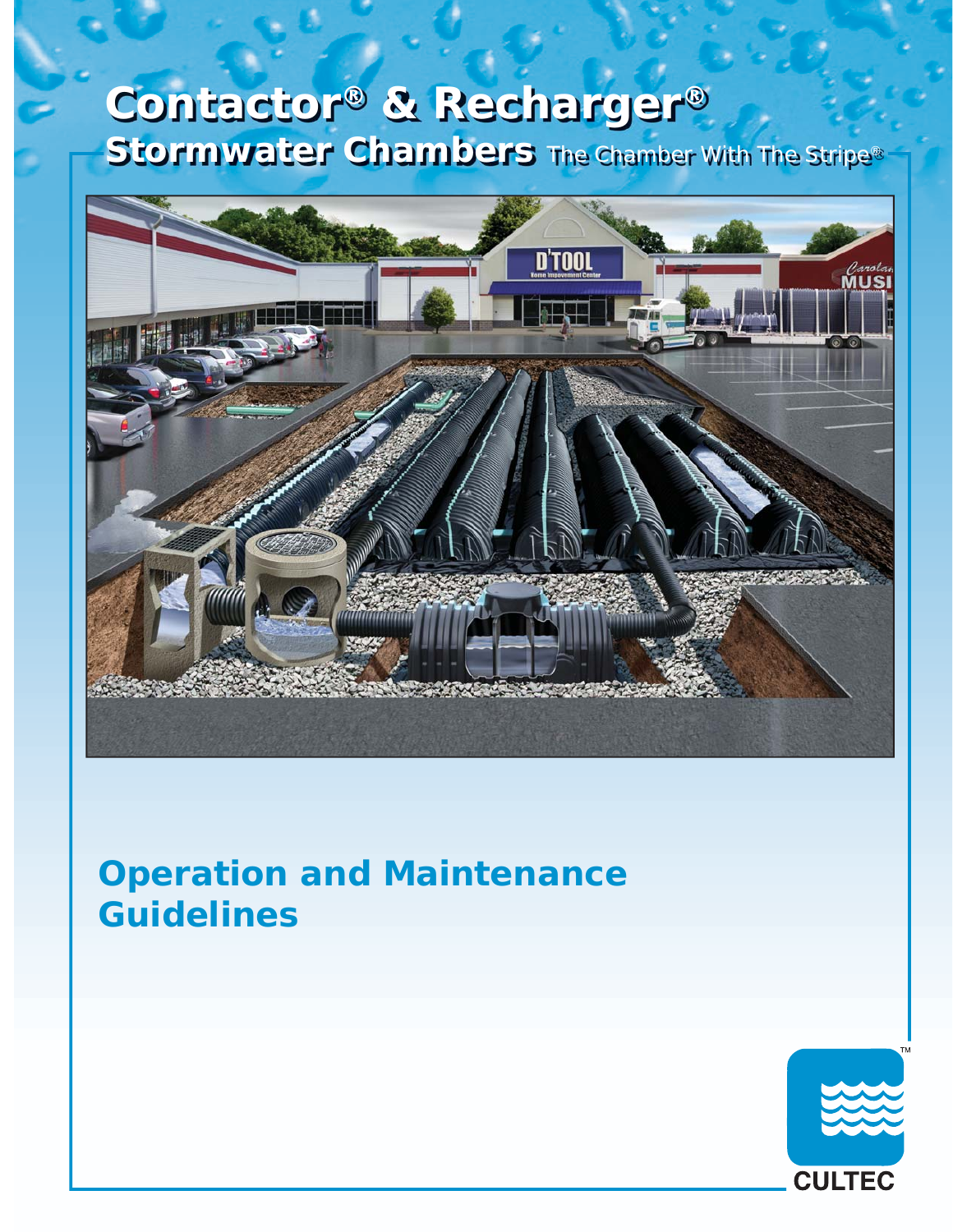# **Operation & Maintenance**

*This manual contains guidelines recommended by CULTEC, Inc. and may be used in conjunction with, but not to supersede, local regulations or regulatory authorities. OSHA Guidelines must be followed when inspecting or cleaning any structure.*

## **Introduction**

The CULTEC Subsurface Stormwater Management System is a high-density polyethylene (HDPE) chamber system arranged in parallel rows surrounded by washed stone. The CULTEC chambers create arch-shaped voids within the washed stone to provide stormwater detention, retention, infiltration, and reclamation. Filter fabric is placed between the native soil and stone interface to prevent the intrusion of fines into the system. In order to minimize the amount of sediment which may enter the CULTEC system, a sediment collection device (stormwater pretreatment device) is recommended upstream from the CULTEC chamber system. Examples of pretreatment devices include, but are not limited to, an appropriately sized catch basin with sump, pretreatment catchment device, oil grit separator, or baffled distribution box. Manufactured pretreatment devices may also be used in accordance with CULTEC chambers. Installation, operation, and maintenance of these devices shall be in accordance with manufacturer's recommendations. Almost all of the sediment entering the stormwater management system will be collected within the pretreatment device.

Best Management Practices allow for the maintenance of the preliminary collection systems prior to feeding the CULTEC chambers. The pretreatment structures shall be inspected for any debris that will restrict inlet flow rates. Outfall structures, if any, such as outlet control must also be inspected for any obstructions that would restrict outlet flow rates. OSHA Guidelines must be followed when inspecting or cleaning any structure.

# **Operation and Maintenance Requirements**

### **I. Operation**

2

CULTEC stormwater management systems shall be operated to receive only stormwater run-off in accordance with applicable local regulations. CULTEC subsurface stormwater management chambers operate at peak performance when installed in series with pretreatment. Pretreatment of suspended solids is superior to treatment of solids once they have been introduced into the system. The use of pretreatment is adequate as long as the structure is maintained and the site remains stable with finished impervious surfaces such as parking lots, walkways, and pervious areas are properly maintained. If there is to be an unstable condition, such as improvements to buildings or parking areas, all proper silt control measures shall be implemented according to local regulations.

### **II. Inspection and Maintenance Options**

- **A.** The CULTEC system may be equipped with an inspection port located on the inlet row. The inspection port is a circular cast box placed in a rectangular concrete collar. When the lid is removed, a 6-inch (150 mm) pipe with a screw-in plug will be exposed. Remove the plug. This will provide access to the CULTEC Chamber row below. From the surface, through this access, the sediment may be measured at this location. A stadia rod may be used to measure the depth of sediment if any in this row. If the depth of sediment is in excess of 3 inches (76 mm), then this row should be cleaned with high pressure water through a culvert cleaning nozzle. This would be carried out through an upstream manhole or through the CULTEC StormFilter Unit (or other pre-treatment device). CCTV inspection of this row can be deployed through this access port to determine if any sediment has accumulated in the inlet row.
- **B.** If the CULTEC bed is not equipped with an inspection port, then access to the inlet row will be through an upstream manhole or the CULTEC StormFilter.

### **1. Manhole Access**

This inspection should only be carried out by persons trained in confined space entry and sewer inspection services. After the manhole cover has been removed a gas detector must be lowered into the manhole to ensure that there are not high concentrations of toxic gases present. The inspector should be lowered into the manhole with the proper safety equipment as per OSHA requirements. The inspector may be able to observe sediment from this location. If this is not possible, the inspec tor will need to deploy a CCTV robot to permit viewing of the sediment.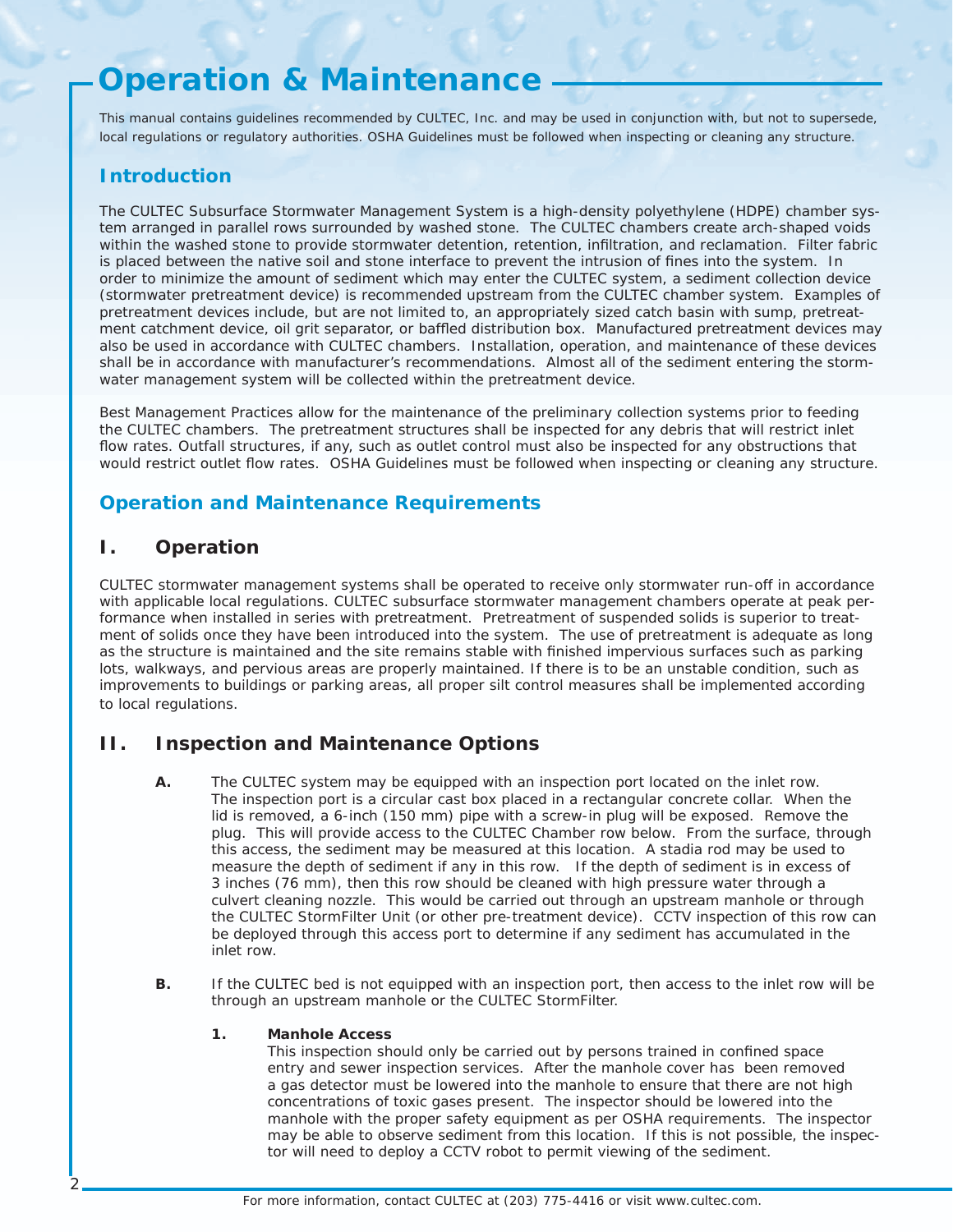# **Operation & Maintenance**



#### **2. StormFilter Access**

 Remove the manhole cover to allow access to the unit. Typically a 30-inch (750 mm) pipe is used as a riser from the StormFilter to the surface. As in the case with manhole access, this access point requires a technician trained in confined space entry with proper gas detection equipment. This individual must be equipped with the proper safety equipment for entry into the StormFilter. The technician will be lowered onto the StormFilter unit. The hatch on the unit must be removed. Inside the unit are two filters which may be removed according to StormFilter maintenance quidelines. Once these filters are removed the inspector can enter the StormFilter unit to launch the CCTV camera robot.

**C.** The inlet row of the CULTEC system is placed on a polyethylene liner to prevent scouring of the washed stone beneath this row. This also facilitates the flushing of this row with high pressure water through a culvert cleaning nozzle. The nozzle is deployed through a manhole or the StormFilter and extended to the end of the row. The water is turned on and the inlet row is back-flushed into the manhole or StormFilter. This water is to be removed from the manhole or StormFilter using a vacuum truck.

### **III. Maintenance Guidelines**

The following guidelines shall be adhered to for the operation and maintenance of the CULTEC stormwater management system:

- **A.** The owner shall keep a maintenance log which shall include details of any events which would have an effect on the system's operational capacity.
- **B.** The operation and maintenance procedure shall be reviewed periodically and changed to meet site conditions.
- **C.** Maintenance of the stormwater management system shall be performed by qualified workers and shall follow applicable occupational health and safety requirements.
- **D.** Debris removed from the stormwater management system shall be disposed of in accordance with applicable laws and regulations.

### **IV. Suggested Maintenance Schedules**

#### **A. Minor Maintenance**

 The following suggested schedule shall be followed for routine maintenance during the regular operation of the stormwater system:

| <b>Frequency</b>                                               | <b>Action</b>                                                               |
|----------------------------------------------------------------|-----------------------------------------------------------------------------|
| Monthly in first year                                          | Check inlets and outlets for clogging and remove any debris as<br>required. |
| Spring and Fall                                                | Check inlets and outlets for clogging and remove any debris as<br>required. |
| One year after commissioning and every third<br>year following | Check inlets and outlets for clogging and remove any debris as<br>required. |

#### **B. Major Maintenance**

 The following suggested maintenance schedule shall be followed to maintain the performance of the CULTEC stormwater management chambers. Additional work may be necessary due to insufficient performance and other issues that might be found during the inspection of the stormwater management chambers. (See table on next page)